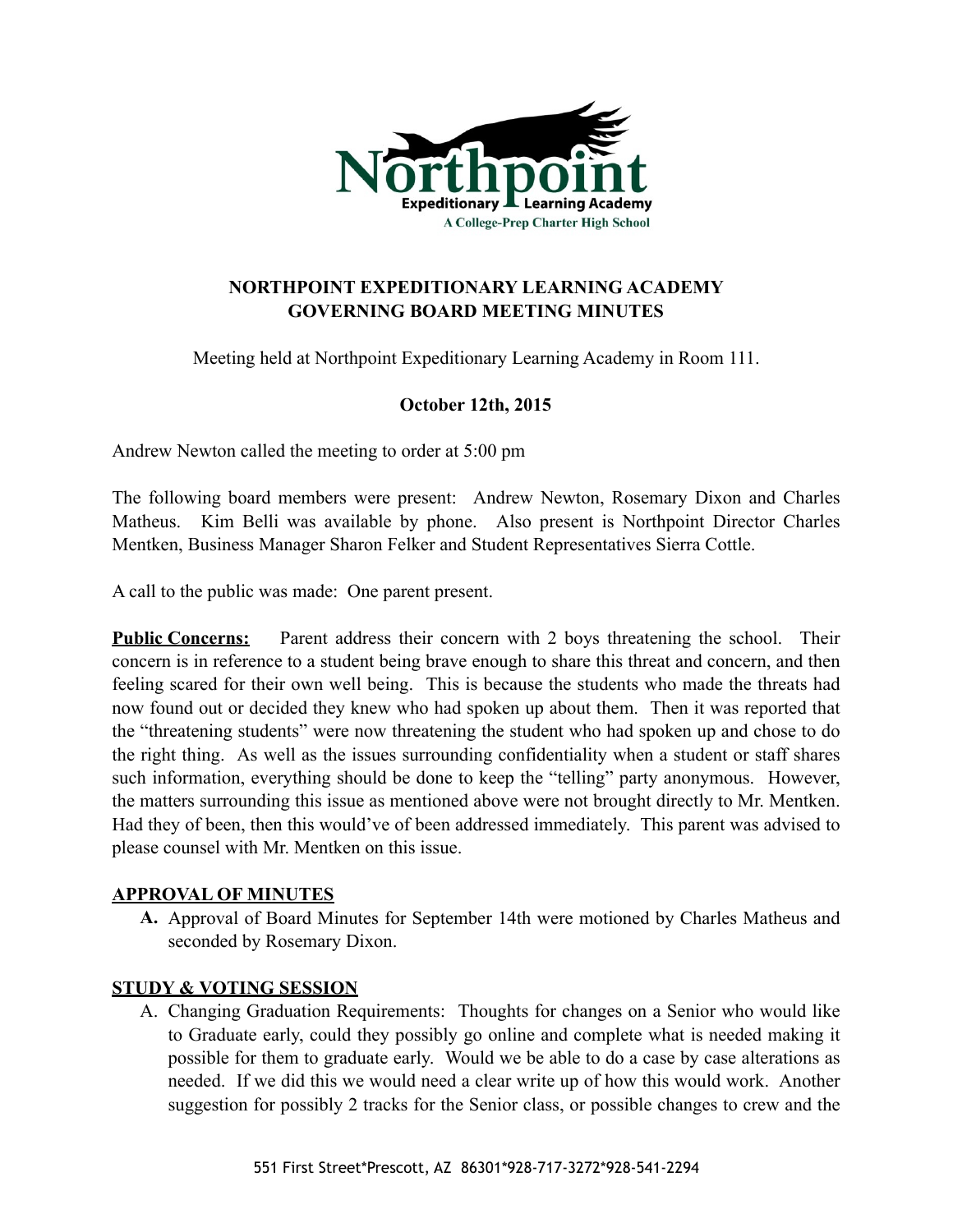concerns with possible loss of funds with changes made. If we had another track for them or possibly some kind of alternative service component. Hopes for further discussion on this in the near future.

### **FINANCIAL REPORTS/REVIEW/APPROVE:**

A. Review September Profit and Loss: We are in great shape overall, no debt and we continue to put away \$5,000 to \$7500 a month into our money market account. Our count is steady at 170/169 were a bit concerned but hoping we can keep this number. The budget is set at 165 so we are still in good shape there.

### **INFORMATIONAL REPORTS:**

- A. Enrollment Status Report: Our current student count is 169. We hope we will not see it drop under 165 but we have had a few students come and go for a number of different reasons.
- B. School Operations Report: All is well. We continue to look at our Math and the requirements being demanded on the state level.
- C. Staff Update: Alison Zych is learning and doing well in her new position. Jen Chandler is our new Activities Coordinator and she is working close with Alison to learn all that is needed. All seems to be going very well. Were just getting ready for fieldwork, this will be the 1<sup>st</sup> year that we will have all classes out at the same time. This has been a bit challenging but it has come together very well with the help of Mrs. Wagoner and the rest of our staff. Wendy our school designer was here recent and she seemed very impressed with out new staff and the staff team as a whole.
- D. Student Behavioral Concerns: We have had two students leave recent with a couple more ready to go. This is with the families and staff realizing that the students were not meeting the expectation and needs required by the school. Mostly the 9<sup>th</sup> graders struggling with the challenges of keeping up in the classroom. Students who are not engaged will act out, disruptive to others and so forth. This has been a bit challenging but we are doing our best to work with it and meet the needs of our students.
- E. Fieldwork Update: We are just getting ready for fieldwork.
- F. New Building Update: We are realizing that this is a real challenge. Our rent would potentially triple and that is not something we can carry at this time. So we continue to look at what we can do here to maintain and continue successfully.

### **ADJOURNMENT**

Andrew Newton adjourned the meeting at 6:00

### **FUTURE MEETING DATES:**

- o November 2nd, 2015 Regular Board Meeting at 5:00 PM NELA Room #111
- o December 7th, 2015 Regular Board Meeting at 5:00 PM NELA Room #111
- o *December 17th, 2015 Celebration of Learning from 5 PM to 7 PM NELA Campus*
- $\circ$  January 4<sup>th</sup>, 2016 Regular Board Meeting at 5:00 PM NELA Room #111